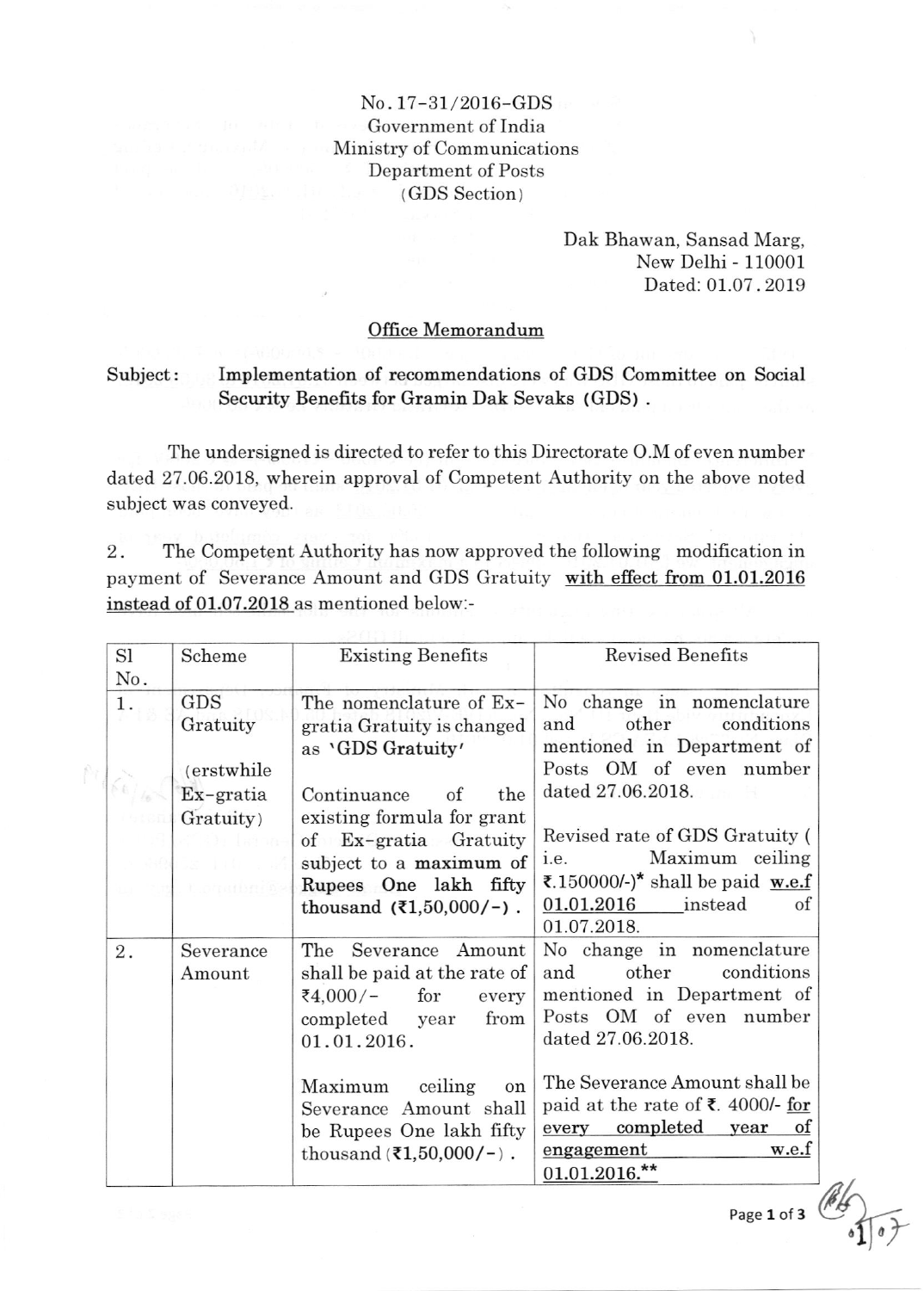| Severance Amount would                    |                                                              |
|-------------------------------------------|--------------------------------------------------------------|
|                                           | be applicable only in case Revised rate of Severance         |
|                                           | of those GDS who have Amount (i.e. Maximum Ceiling           |
|                                           | opted to remain with of $\bar{\tau}$ 150000/-) shall be paid |
|                                           | Severance Amount and $w.e.f$ 01.01.2016 instead of           |
| have not shifted to Service   01.07.2018. |                                                              |
| Discharge Benefit Scheme                  |                                                              |
| $(SDBS)$ , and<br>has                     |                                                              |
| completed 10 years of                     |                                                              |
| continuous service.                       |                                                              |

\* Difference Amount of GDS Gratuity (i.e  $\bar{\mathbf{z}}$ .150000/- -  $\bar{\mathbf{z}}$ .60000/-)= @  $\bar{\mathbf{z}}$  90,000/shall be paid to those GDS who were discharged between 01.01.2016 to 30.06,2018, as they have been paid old rate of GDS Ex-Gratia Gratuity i.e  $@ \xi 60,000$ /-.

\*\* Difference Amount of Severance Amount (i.e  $\bar{\tau}$  4000 -  $\bar{\tau}$ 1500/-)= @  $\bar{\tau}$  2500/- for every completed year of engagement we.f. 01.01.2016 shall be paid to those GDS who were discharged between 01.01.2016 to 30.06.2018, as they have been paid old rate of Severance Amount i.e @  $\bar{\tau}$ . 1500/- for every completed year of engagement we.f. 01.01.2016 subject to a maximum Ceiling of  $\bar{\tau}$  1.50,000/-

3. AII other existing eligibility conditions for the aforesaid schemes have undergone no change and wiII be applicable to aII GDSs .

4. This issues in consultation with Ministry of Finance, Department of Expenditure vide their ID Note No. 3(1)/E-V/2018 dated 05.04.2018 and AS &FA Diary No 37/2019-FA-CS Dated 01.07.2019.

5. Hindi version will follow.  $(\sqrt{16})$ <sub>0</sub> $\sqrt{10}$ <sup>19</sup>

 $(SB Vyavahare)$ Assistant Director General ( GDS /PCC ) TeIe No. 011-23096629 Email-adggds@indiapost. gov. in